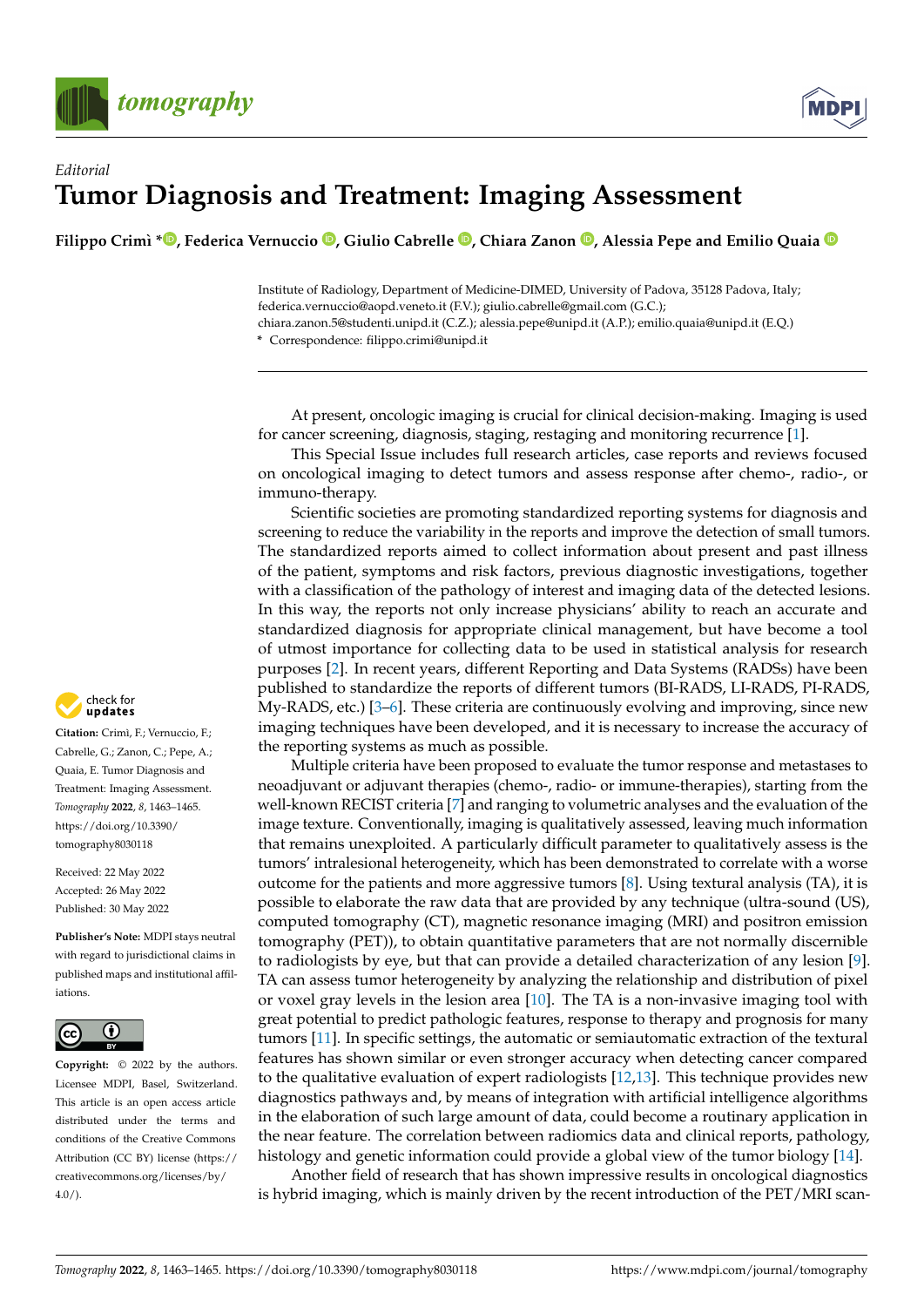ners. These imaging modalities have three main advantages compared to PET/CT [\[15\]](#page-2-3). First of all, compared to CT, MRI shows a higher contrast resolution for tissue characterization, which is particularly valuable for soft tissue, using specific multiparametric information techniques (e.g., mapping, diffusion-weighted imaging (DWI), dynamic contrast-enhanced (DCE)). Secondly, it is possible to obtain a better anatomical localization of the radio-tracers activity inside the solid organs in the fused PET/MR images, and profit by the tissue characterization. Finally, there is a significant reduction in exposure to ionizing radiation in PET/MRI compared to PET/CT, making PET/MRI more suitable for pediatric patients and young women. The combination of morphological, functional and metabolic information in the same test has raised this new technique as a possible "one-stop-shop" tool in oncological imaging that can aid in the diagnosis and clinical management of oncologic patients with a lower biological cost. In the clinical setting, PET/MRI was primarily used for prostate cancer, neuro-oncological diseases, soft-tissue sarcomas, colorectal cancer, pediatric malignancies and in cases of persistent clinical suspicion of abdominal malignancy with negative imaging findings [\[15](#page-2-3)[,16\]](#page-2-4).

Thus, standardized reports, TA and PET/MRI represent three of the main research fields in which oncological imaging has been developing in recent years. Still, the continuous improvements in radiological techniques are broadening the horizon for the applications of medical imaging in clinical routine.

This Special Issue collects papers that show how imaging can improve the early detection of tumors to hasten patients' access to treatments and better evaluate their response. In the continuous improvement in chemotherapy and organ-saving approaches, it is of paramount importance to accurately assess the size of the residual tumor to determine the most appropriate treatment.

**Author Contributions:** Data curation, F.C., F.V., G.C., C.Z. and A.P.; writing—original draft preparation, F.C.; writing—review and editing, F.V., G.C., C.Z., A.P. and E.Q.; supervision, E.Q. All authors have read and agreed to the published version of the manuscript.

**Funding:** This research received no external funding.

**Conflicts of Interest:** The authors declare no conflict of interest.

## **References**

- <span id="page-1-0"></span>1. Fass, L. Imaging and cancer: A review. *Mol. Oncol.* **2008**, *2*, 115–152. [\[CrossRef\]](http://doi.org/10.1016/j.molonc.2008.04.001) [\[PubMed\]](http://www.ncbi.nlm.nih.gov/pubmed/19383333)
- <span id="page-1-1"></span>2. Il Referto Strutturato. Available online: <https://www.fondazionesirm.org/referto-strutturato> (accessed on 18 May 2022).
- <span id="page-1-2"></span>3. Turkbey, B.; Rosenkrantz, A.B.; Haider, M.A.; Padhani, A.R.; Villeirs, G.; Macura, K.J.; Tempany, C.M.; Choyke, P.L.; Cornud, F.; Margolis, D.J.; et al. Prostate Imaging Reporting and Data System Version 2.1: 2019 Update of Prostate Imaging Reporting and Data System Version 2. *Eur. Urol.* **2019**, *76*, 340–351. [\[CrossRef\]](http://doi.org/10.1016/j.eururo.2019.02.033)
- 4. CT-MRI-LI-RADS-v2018. Available online: [https://www.acr.org/Clinical-Resources/Reporting-and-Data-Systems/LI-RADS/](https://www.acr.org/Clinical-Resources/Reporting-and-Data-Systems/LI-RADS/CT-MRI-LI-RADS-v2018) [CT-MRI-LI-RADS-v2018](https://www.acr.org/Clinical-Resources/Reporting-and-Data-Systems/LI-RADS/CT-MRI-LI-RADS-v2018) (accessed on 18 May 2022).
- 5. BI-RADS. Available online: <https://www.acr.org/Clinical-Resources/Reporting-and-Data-Systems/Bi-Rads> (accessed on 18 May 2022).
- <span id="page-1-3"></span>6. Messiou, C.; Hillengass, J.; Delorme, S.; Lecouvet, F.E.; Moulopoulos, L.A.; Collins, D.J.; Blackledge, M.D.; Abildgaard, N.; Østergaard, B.; Schlemmer, H.P.; et al. Guidelines for Acquisition, Interpretation, and Reporting of Whole-Body MRI in Myeloma: Myeloma Response Assessment and Diagnosis System (MY-RADS). *Radiology* **2019**, *291*, 5–13. [\[CrossRef\]](http://doi.org/10.1148/radiol.2019181949)
- <span id="page-1-4"></span>7. Eisenhauer, E.A.; Therasse, P.; Bogaerts, J.; Schwartz, L.H.; Sargent, D.; Ford, R.; Dancey, J.; Arbuck, S.; Gwyther, S.; Mooney, M.; et al. New response evaluation criteria in solid tumours: Revised RECIST guideline (version 1·1). *Eur. J. Cancer* **2009**, *45*, 228–247. [\[CrossRef\]](http://doi.org/10.1016/j.ejca.2008.10.026) [\[PubMed\]](http://www.ncbi.nlm.nih.gov/pubmed/19097774)
- <span id="page-1-5"></span>8. Varghese, B.A.; Cen, S.Y.; Hwang, D.H.; Duddalwar, V.A. Texture Analysis of Imaging: What Radiologists Need to Know. *AJR Am. J. Roentgenol.* **2019**, *212*, 520–528. [\[CrossRef\]](http://doi.org/10.2214/AJR.18.20624) [\[PubMed\]](http://www.ncbi.nlm.nih.gov/pubmed/30645163)
- <span id="page-1-6"></span>9. Lambin, P.; Leijenaar, R.T.H.; Deist, T.M.; Peerlings, J.; de Jong, E.E.C.; van Timmeren, J.; Sanduleanu, S.; Larue, R.T.H.M.; Even, A.J.G.; Jochems, A.; et al. Radiomics: The bridge between medical imaging and personalized medicine. *Nat. Rev. Clin. Oncol.* **2017**, *14*, 749–762. [\[CrossRef\]](http://doi.org/10.1038/nrclinonc.2017.141) [\[PubMed\]](http://www.ncbi.nlm.nih.gov/pubmed/28975929)
- <span id="page-1-7"></span>10. Ganeshan, B.; Miles, K.A. Quantifying tumour heterogeneity with CT. *Cancer Imaging* **2013**, *13*, 140–149. [\[CrossRef\]](http://doi.org/10.1102/1470-7330.2013.0015)
- <span id="page-1-8"></span>11. Liu, L.; Liu, Y.; Xu, L.; Li, Z.; Lv, H.; Dong, N.; Li, W.; Yang, Z.; Wang, Z.; Jin, E. Application of texture analysis based on apparent diffusion coefficient maps in discriminating different stages of rectal cancer. *J. Magn. Reson. Imaging* **2017**, *45*, 1798–1808. [\[CrossRef\]](http://doi.org/10.1002/jmri.25460)